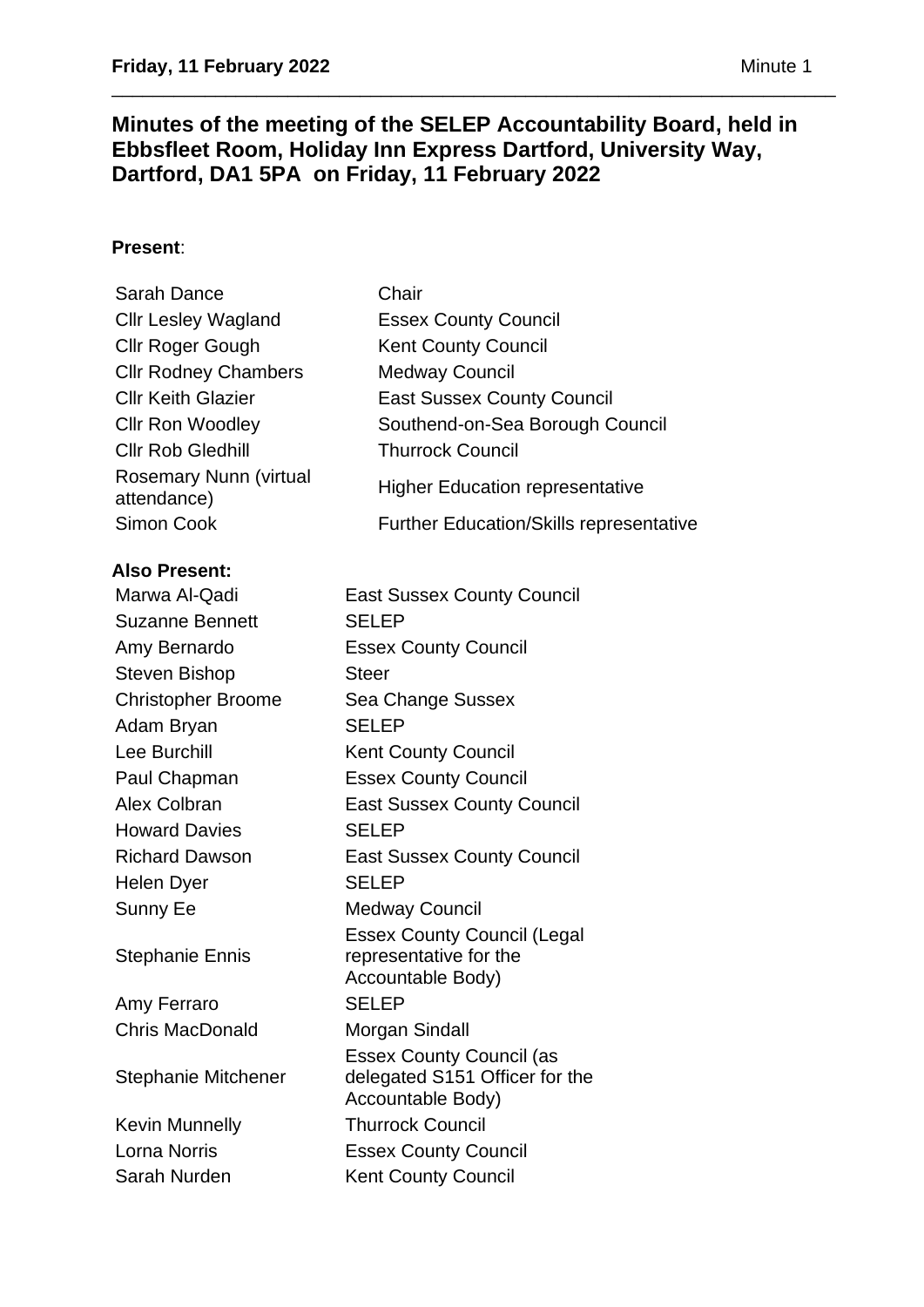| <b>Tim Rignall</b>         | Southend-on-Sea Borough<br>Council |
|----------------------------|------------------------------------|
| Keith Rumsey               | <b>Thurrock Council</b>            |
| <b>Christopher Seamark</b> | <b>Kent County Council</b>         |
| Lisa Siggins               | <b>Essex County Council</b>        |
| Laura Wallis               | <b>Essex County Council</b>        |
| <b>Robert Willis</b>       | <b>Essex County Council</b>        |

### **1 Welcome and Apologies for Absence**

• Cllr Kevin Bentley substituted by Cllr Lesley Wagland

\_\_\_\_\_\_\_\_\_\_\_\_\_\_\_\_\_\_\_\_\_\_\_\_\_\_\_\_\_\_\_\_\_\_\_\_\_\_\_\_\_\_\_\_\_\_\_\_\_\_\_\_\_\_\_\_\_\_\_\_\_\_\_\_\_\_\_\_\_\_

• Cllr Mark Coxshall substituted by Cllr Rob Gledhill

#### 2 **Minutes from the previous meeting**

The minutes of the meeting held on Friday 19th November 2021 were agreed as an accurate record.

#### **3 Declarations of Interest**

Councillor Chambers declared a non-pecuniary interest in respect of agenda item 18 (Growing Places Fund Update) which concerned the Fitted Rigging House project at the Chatham Historic Dockyard, as he is a trustee of the Chatham Historic Dockyard. Consequently, Councillor Chambers did not vote on this item.

Sarah Dance declared a non-pecuniary interest in respect of agenda item 18 (Growing Places Fund update). This item referenced the package of works for which Medway Council has secured Levelling Up Fund funding and which includes the Docking Station. Sarah Dance is Chair of Creative Estuary who have invested in the development of the Docking Station project.

#### **4 Questions from the public**

There were none.

### **5 Getting Building Fund Capital Programme update**

The Board received a report from Helen Dyer, SELEP Capital Programme Manager, the purpose of which was for the Accountability Board (the Board) to consider the overall position of the Getting Building Fund (GBF) capital programme.

Councillor Wagland provided an update regarding the Jaywick Market and Commercial Space project, including the steps being taken to bridge the funding gap.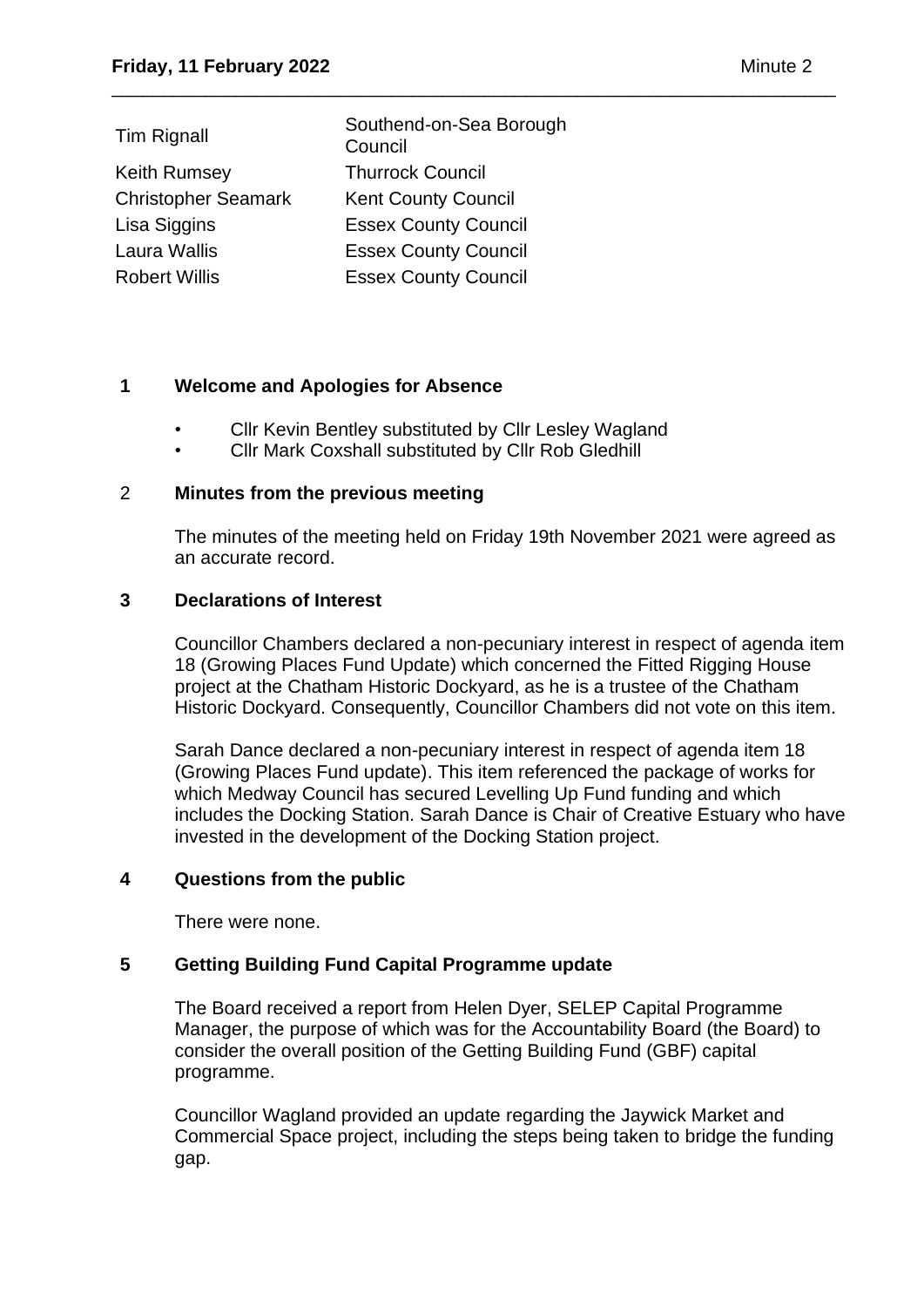Simon Cook raised the issue of risks associated with the slippage of projects, it was confirmed a full assessment of options will be undertaken prior to the April Board meeting.

\_\_\_\_\_\_\_\_\_\_\_\_\_\_\_\_\_\_\_\_\_\_\_\_\_\_\_\_\_\_\_\_\_\_\_\_\_\_\_\_\_\_\_\_\_\_\_\_\_\_\_\_\_\_\_\_\_\_\_\_\_\_\_\_\_\_\_\_\_\_

### **Resolved:**

1. **To Note** the current forecast spend for the GBF programme for 2021/22 financial year of £53.569m, as set out in Table 1 of the report.

2. **To Note** the updates on the projects which have received approval for retention of GBF funding beyond 31 March 2022.

3. **To Note** the identified risk to the delivery of the Jaywick Market and Commercial Space project. Noting that a formal decision regarding the increase in project cost and ongoing assurance regarding the value for money offered by the Project will be sought from the Board in April 2022.

4. **To Note** the update on the GBF projects which have been identified as High Risk.

### **6 Management of GBF funding forecast for spend after 31 March 2022**

The Board received a report from Helen Dyer, the purpose of which was for the Board to consider how to most effectively manage the Getting Building Fund (GBF) funding forecast for spend after March 2022, which is currently still held by Essex County Council, as the Accountable Body for SELEP.

Helen Dyer confirmed that option 2 (as set out in the report) was the recommended option as this should allow for Government expectations regarding the issue of the full GBF funding allocation to local partner authorities by 31 March 2022 to be met.

### **Resolved:**

1. **To Note** that the maximum value of the GBF currently forecast to still be held by the Accountable Body at the end of 2021/22 is £19.278m, as set out in Table 1 of the report.

2. **To Agree** that the remaining GBF is transferred to local partners by 31 March 2022, subject to the outcome of the decisions set out in Table 2 and the application of specific funding conditions to a number of the projects, as set out in Table 3 of the report.

3. **To Agree** that the unspent GBF held by local partners at the end of 2021/22 must either be applied in line with the GBF SLA within their own local capital programme by 31 March 2022, as an Option 4 capital swap, or held as a ringfenced capital grant.

4. **To Agree** that where GBF that has already been transferred to local partners and remains unspent at the end of 2021/22, due to unplanned slippage of GBF from 2021/22 to 2022/23, this should be added to the value of the Option 4 capital swap or held by the local partner as a ringfenced capital grant, in line with the GBF SLA.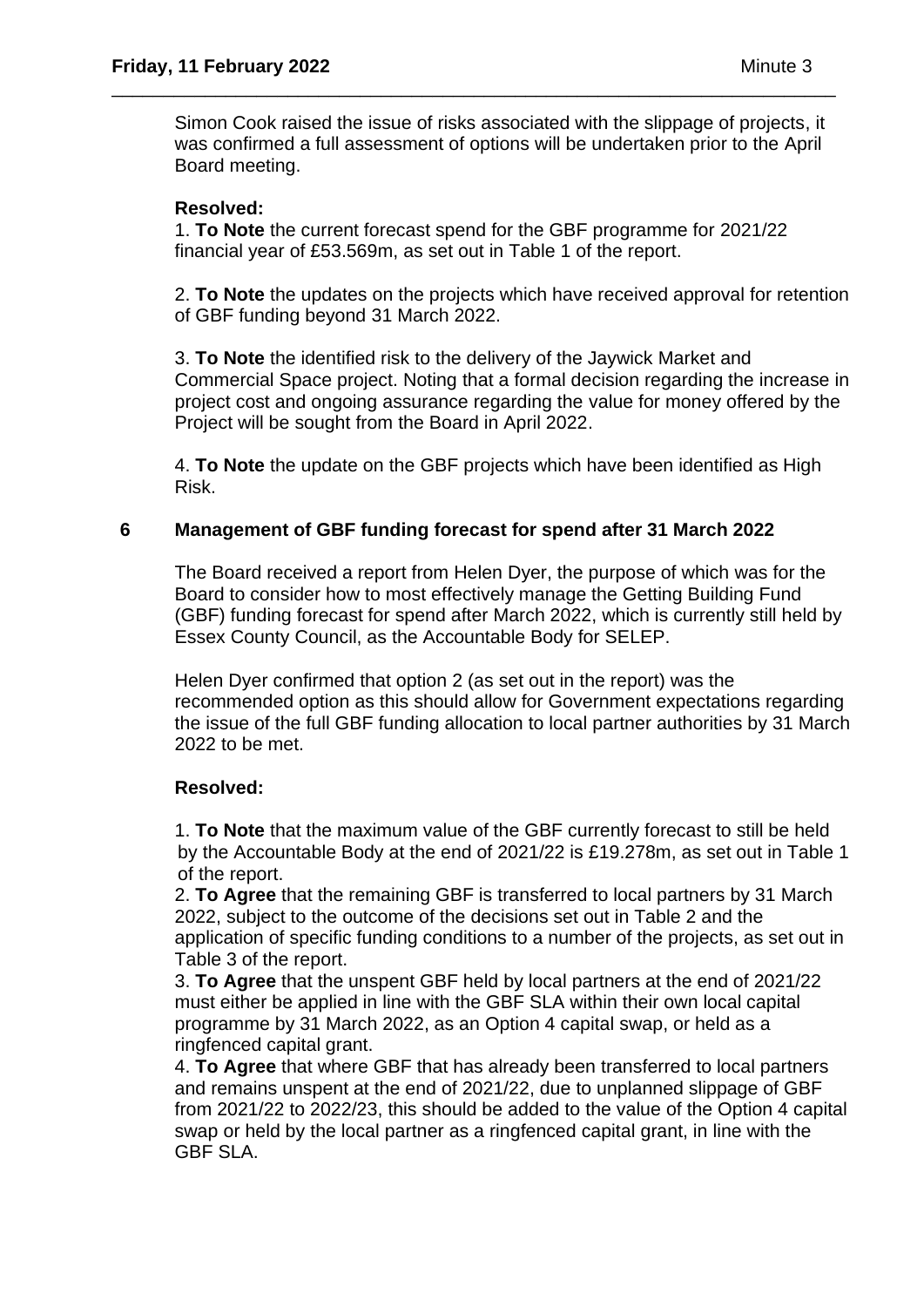### **7 GBF Extensions beyond 31st March 2022**

The Board received a report from Helen Dyer, the purpose of which was for the Board to consider whether the five projects outlined in the Section 9 of the report meet the conditions agreed in July 2021 for retention of their respective Getting Building Fund (GBF) allocations beyond 31 March 2022. The projects under consideration are: Laindon Place, Tendring Bikes and Cycle Infrastructure, First and Second Floors, Building 500, Discovery Park, Sandwich (Discovery Park Incubator), Romney Marsh Employment Hub and ASELA LFFN.

\_\_\_\_\_\_\_\_\_\_\_\_\_\_\_\_\_\_\_\_\_\_\_\_\_\_\_\_\_\_\_\_\_\_\_\_\_\_\_\_\_\_\_\_\_\_\_\_\_\_\_\_\_\_\_\_\_\_\_\_\_\_\_\_\_\_\_\_\_\_

Councillor Gough provided an update regarding the Discovery Park Incubator project, confirming that following the tender process contractor appointments had been made. He advised that a further update will be given at the April Board meeting.

Councillor Gledhill provided an update regarding ASELA LFFN advising that any extension would be welcomed by both local businesses and residents.

Councillor Wagland spoke in support of the Laindon Place and Tendring Bikes and Cycle Infrastructure projects, advising that both projects are now far advanced and would benefit from any extension.

### **Resolved:**

**In respect of all the following projects:** Laindon Place, Tendring Bikes and Cycle Infrastructure, First and Second Floors, Building 500, Discovery Park, Sandwich (Discovery Park Incubator), Romney Marsh Employment Hub and ASELA LFFN *(Note: separate decisions were taken for each of these projects)*.

1**. To Agree** that the Project meets the conditions and criteria previously agreed by the Board for the retention of GBF funding beyond 31 March 2022 for a maximum period of 6 months, subject to Strategic Board endorsement at the March 2022 meeting.

### **8 Getting Building Fund funding decisions**

The Board received a report from Howard Davies, SELEP Capital Programme Officer and a presentation by Steer, the purpose of which was for the Board to consider the award of £891,000 Getting Building Fund (GBF) to the Princess Alexandra Hospital – relocation of post graduate medical centre, Food Street and Braintree – Active Travel projects as set out in Appendix B of the report.

Steven Bishop from Steer reminded the Board of the definition of Value for Money Exemption 1 as set out in the SELEP Assurance Framework.

### **Resolved:**

1**. To Agree** the award of £500,000 GBF to Essex County Council for further award to The Princess Alexandra Hospital NHS Trust for the Princess Alexandra Hospital – relocation of post graduate medical centre project which has been assessed as offering High value for money with a Low/Medium certainty of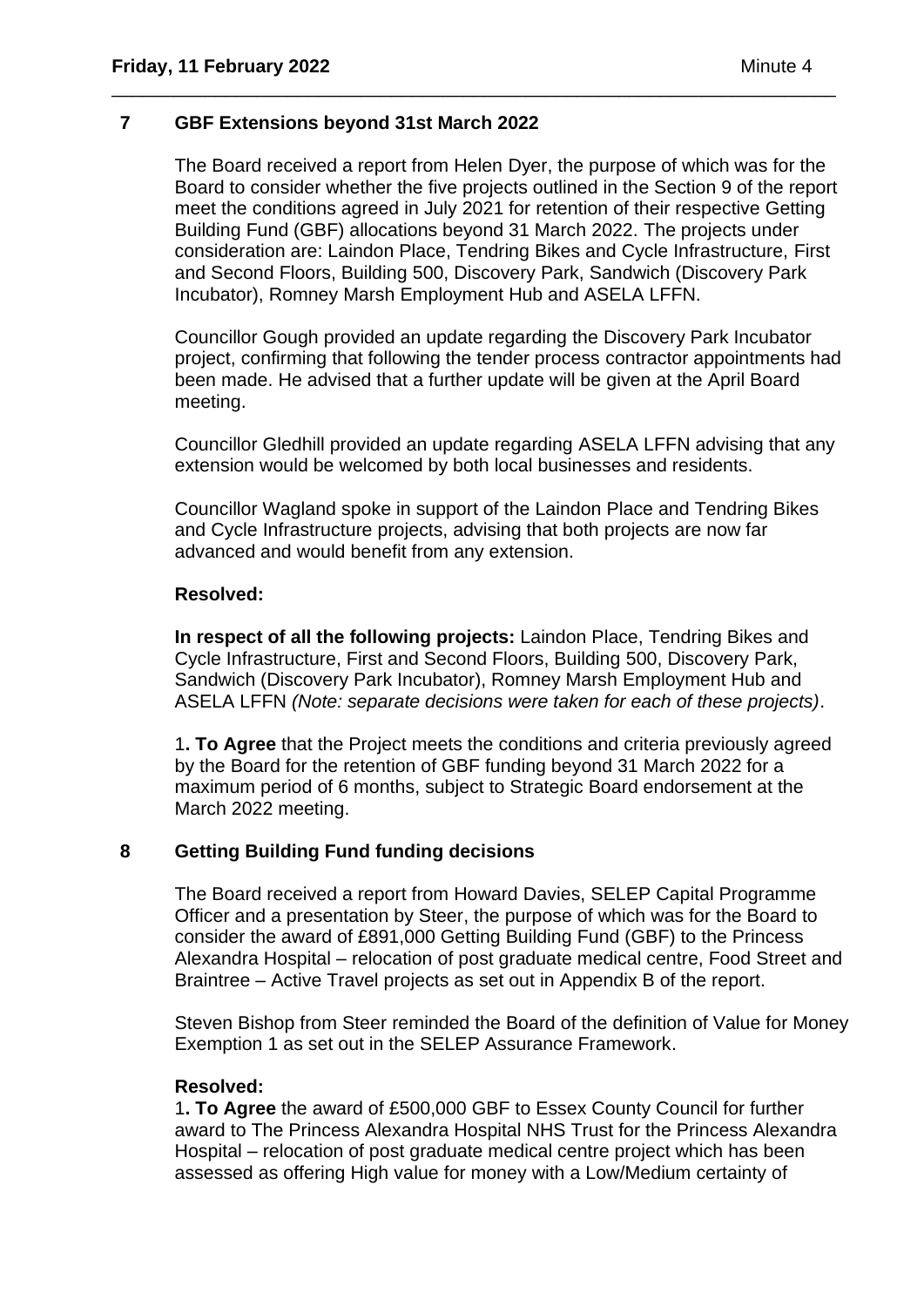achieving this (Value for Money Exemption 1 applied), subject to Government approval of project inclusion within the GBF programme and submission of a completed Monitoring and Evaluation plan and Baseline report by 28 February 2022**.** 

\_\_\_\_\_\_\_\_\_\_\_\_\_\_\_\_\_\_\_\_\_\_\_\_\_\_\_\_\_\_\_\_\_\_\_\_\_\_\_\_\_\_\_\_\_\_\_\_\_\_\_\_\_\_\_\_\_\_\_\_\_\_\_\_\_\_\_\_\_\_

2**. To Agree** the award of £100,000 GBF to East Sussex County Council for further award to Eastbourne Borough Council for the Food Street project which has been assessed as offering High value for money with a High certainty of achieving this, subject to Government approval of project inclusion within the GBF programme.

3. **To Agree** the award of £291,000 GBF to Essex County Council for the Braintree – Active Travel project which has been assessed as offering High value for money with a Low/Medium certainty of achieving this (Value for Money Exemption 1 applied), subject to Government approval of project inclusion within the GBF programme.

# **9 Getting Building Fund funding decisions and extension requests**

The Board received a report presented by Helen Dyer and a presentation by Steer, the purpose of which was for the Board to consider the award of £1,209,000 Getting Building Fund (GBF) to the Techfort and Seven Sisters Country Park visitor infrastructure uplift projects as set out in Appendix B of the report.

Helen Dyer indicated that Section 151 Officer sign off had not yet been received from Kent County Council in respect of the Techfort project and therefore it wasn't possible for the funding decision to be taken at this time. However, Councillor Gough advised that he had just received confirmation that the Business Case was now in a position to be signed off by the Section 151 Officer of Kent County Council. It was subsequently agreed that the signed Business Case had to be submitted to SELEP by close of business on 11 February 2022, which is reflected in the recommendation below.

Councillor Gough further explained all the difficulties that had been encountered and stressed the strength of the merits of the project, urging the Board to support option 1 as set out in the report.

Simon Cook raised a query regarding the implications if the funding was not awarded to support the two projects outlined in the report due to the identified risks. Helen Dyer confirmed that if the funding was not awarded at this meeting, then it would remain unallocated at 31 March 2022 (the official end of the Getting Building Fund programme) and that this was potentially a greater risk given Government's expectations regarding full release of the GBF funding to local partner authorities prior to the end of March 2022.

### **Resolved:**

**Techfort** 

**To Agree** the award of £1,009,000 GBF to Kent County Council for further award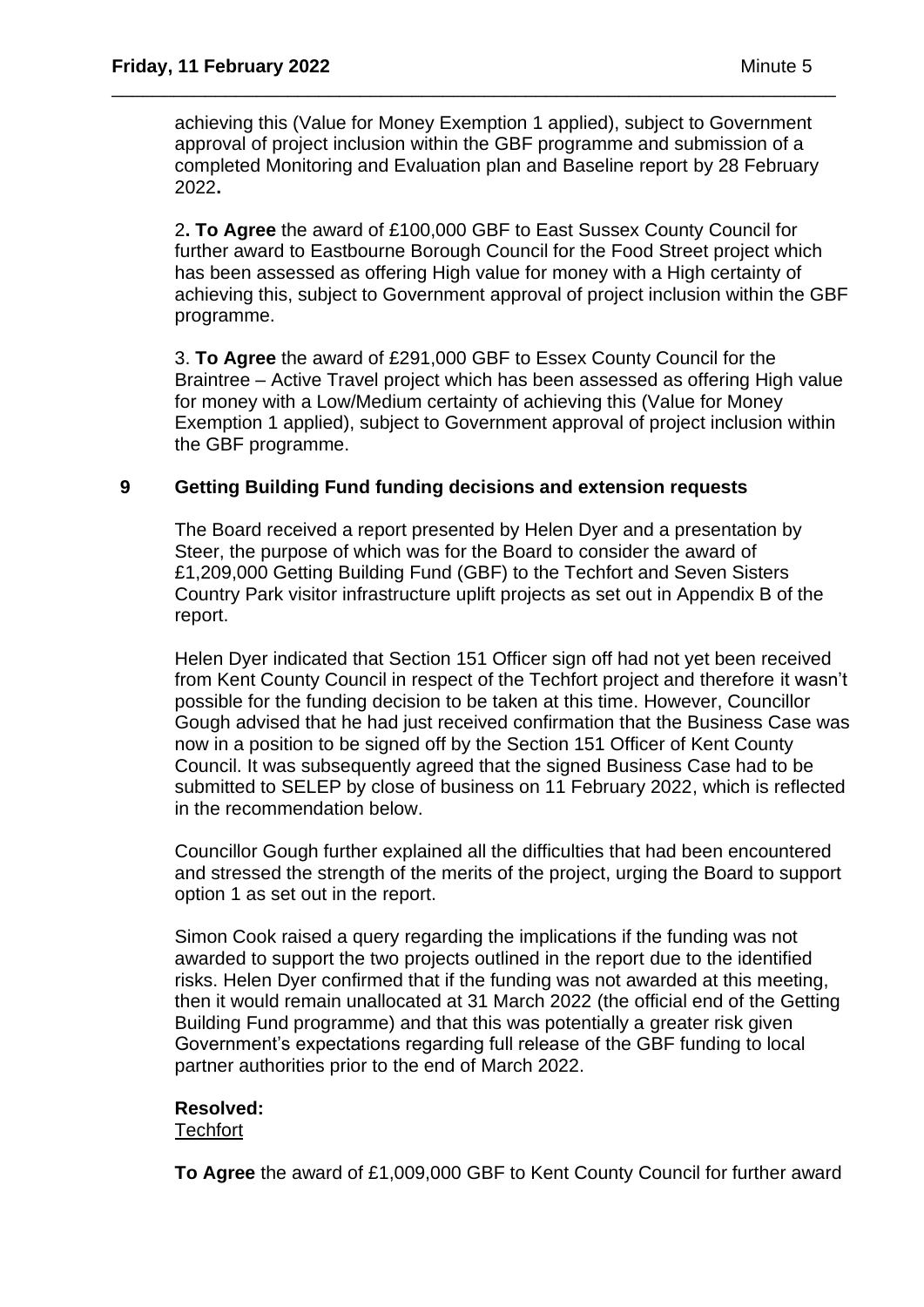to Dover Citadel Ltd for the Techfort project which has been assessed as offering High value for money with a Medium certainty of achieving this, subject to the Business Case signed off by the Section 151 Officer of Kent County Council being received by SELEP by close of business on 11 February 2022, Government approval of project inclusion within the GBF programme and confirmation of receipt of all outstanding consents including planning and Scheduled Monument Consent by 20 May 2022 and agree that the GBF funding can be retained against the project beyond March 2022 for a maximum period of 9 months, as an exception, subject to Strategic Board endorsement in March 2022.

\_\_\_\_\_\_\_\_\_\_\_\_\_\_\_\_\_\_\_\_\_\_\_\_\_\_\_\_\_\_\_\_\_\_\_\_\_\_\_\_\_\_\_\_\_\_\_\_\_\_\_\_\_\_\_\_\_\_\_\_\_\_\_\_\_\_\_\_\_\_

#### Seven Sisters Country Park visitor infrastructure uplift project

**To Agree** the award of £200,000 GBF to East Sussex County Council for further award to the South Downs National Park Authority for the Seven Sisters Country Park visitor infrastructure uplift project which has been assessed as offering High value for money with a Low/Medium certainty of achieving this (Value for Money Exemption 1 applied), subject to Government approval of project inclusion within the GBF programme and agree that the GBF funding can be retained against the project beyond March 2022 for a maximum period of 6 months, subject to Strategic Board endorsement in March 2022.

# **10 Local Growth Fund Programme Update**

The Board received a report from Helen Dyer, the purpose of which was for the Board to consider the overall position of the Local Growth Fund (LGF) capital programme, as part of SELEP's Growth Deal with Government.

### **Resolved:**

1. **To Agree** the updated total planned LGF spend on project delivery in 2021/22 of £45.651m excluding DfT retained schemes and increasing to £62.364m including DfT retained schemes, as set out in Table 1 and Appendix A of the report.

2. **To Note** the deliverability and risk assessment, as set out in Appendix D of the report.

3. **To Agree** the spend of LGF beyond 30 September 2021 and the revised completion date for the Bexhill Creative Workspace project as set out in Section 7 of the report, subject to Strategic Board endorsement in March 2022.

4. **To Agree** the removal of the Maidstone East Station Access Improvements (West Kent LSTF) project from the LGF project pipeline.

# **11 Grays South LGF High Risk Project Update**

The Board received a report from Howard Davies, the purpose of which was for the Board to receive an update on the delivery of the Grays South project (the Project) which is considered to be high risk. Keith Rumsey, from Thurrock Council, was available to respond to any questions.

Councillor Gledhill gave the Board an update outlining the difficulties encountered advising that it was a complex project with many moving parts.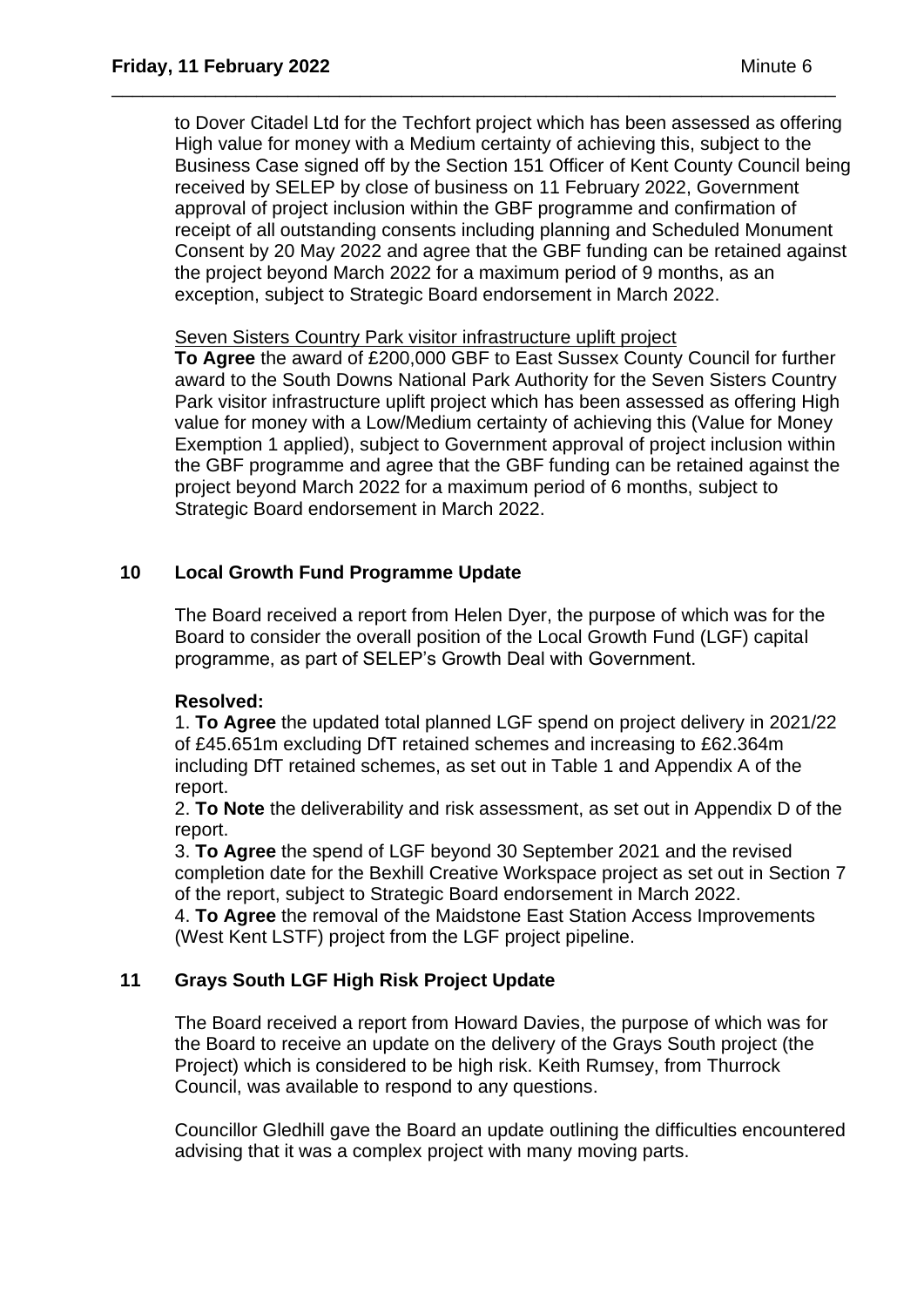# **Resolved:**

1. **To Note** the update on project delivery including the increase in project costs, and the associated identified value for money risk.

\_\_\_\_\_\_\_\_\_\_\_\_\_\_\_\_\_\_\_\_\_\_\_\_\_\_\_\_\_\_\_\_\_\_\_\_\_\_\_\_\_\_\_\_\_\_\_\_\_\_\_\_\_\_\_\_\_\_\_\_\_\_\_\_\_\_\_\_\_\_

2**. To Note t**hat a Project Change Request and an updated value for money assessment will be presented to the Board in April 2022. If it cannot be demonstrated that the Project continues to offer High value for money and therefore does not meet the requirements of the Assurance Framework, the Board will be asked to consider clawback of the LGF funding allocated to the Project.

3**. To Agree** that LGF spend on the Project should be placed on hold until it can be demonstrated that the project continues to offer High value for money.

# **12 LGF high risk project update**

The Board received a report from Howard Davies, the purpose of which was for the Board to receive an update on the delivery of the following Local Growth Fund (LGF) projects which are currently ranked as high risk: A13 Widening and A28 Sturry Link Road.

### **Resolved**:

# A13 Widening

1. **To Note** the update on the Project.

2. **To Note** that a further update will be brought to the April 2022 Board meeting. A28 Sturry Link Road

1. **To Note** the update on the Project.

2. **To Note** that a further update will be brought to the April 2022 Board meeting.

### **13 Maidstone ITP report**

The Board received a report from Helen Dyer, the purpose of which was for the Board to receive an update on the delivery of the Maidstone Integrated Transport Package Local Growth Fund (LGF) project (the Project) which is currently ranked as high risk.

The Board were advised that listed building consent has not yet been secured to enable the relocation of the ragstone wall at Mote Park. A decision is due in the week following this meeting.

Cllr Gough provided an update on the latest project developments and indicated that it was hoped that there would be a successful resolution of the planning issue in the coming days.

### **Resolved:**

1. **To Note** the update on project delivery.

2. **To Agree** to allow the Project until the April Board meeting (29 April 2022) to secure the listed building consent required to enable the relocation of the ragstone wall associated with Mote Park (required to enable delivery of Phase 1 of the Project).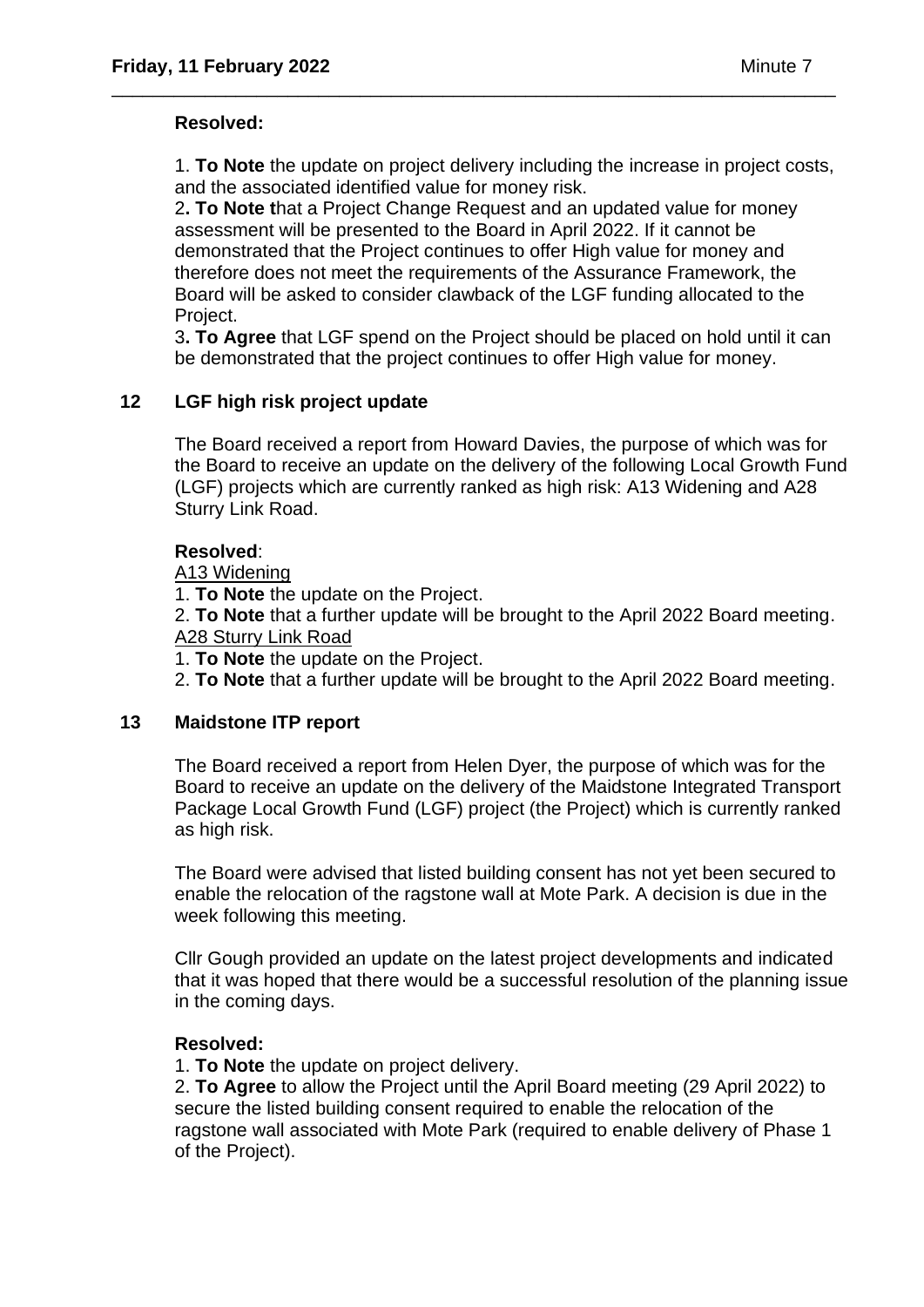3. **To Note** that a further delivery update will be brought to the April 2022 Board meeting, which will include confirmation as to whether the required consent to relocate the ragstone wall has been secured.

\_\_\_\_\_\_\_\_\_\_\_\_\_\_\_\_\_\_\_\_\_\_\_\_\_\_\_\_\_\_\_\_\_\_\_\_\_\_\_\_\_\_\_\_\_\_\_\_\_\_\_\_\_\_\_\_\_\_\_\_\_\_\_\_\_\_\_\_\_\_

### **14 LGF Additional Funding Awards Report**

This item was not required as no LGF funding was returned to SELEP for reallocation as a result of decisions taken by the Board during the course of this meeting.

# **15 Queensway Gateway Road LGF Project Update**

The Board received a report from Richard Dawson, Head of Service - Economic Development, Skills and Infrastructure, East Sussex County Council and Helen Dyer, the purpose of which was for the Board to receive a further update on the delivery of the Queensway Gateway Road project (the Project).

### **Resolved:**

1. **To Note** the latest position on the delivery of the Project and the steps which need to be taken to secure completion;

2. **To Note** that a decision on the selection of the preferred junction solution will be made in the latter part of 2022 following a period for sufficient evidence to be gathered on the impact of the signalised junction; and

3. **To Agree** that the Board will be provided with a further update on the Project, which updates the project delivery plan and associated milestones, at its meeting on 29 April 2022.

### **16 Stanford Le Hope Update Report**

The Board received a report from Keith Rumsey, Interim Assistant Director – Regeneration and Place Delivery, Thurrock Council and Howard Davies, the purpose of which was to provide an update to the Board on the delivery of the London Gateway/Stanford le Hope project (the Project).

Cllr Gledhill spoke about the complexities of the project and the changing context in light of the new Thames Freeport.

### **Resolved:**

**To Note** the update on the project and progress towards the submission of an updated business case which sets out Value for Money and Benefits offered by the Project to be considered by the Board at the April 2022 Board meeting.

### **17 M2 J5 Update**

The Board received a report from Helen Dyer, the purpose of which was to update the Board on the delivery of the M2 Junction 5 improvements Local Growth Fund (LGF) project (the Project).

### **Resolved**:

**To Note** the update on project delivery.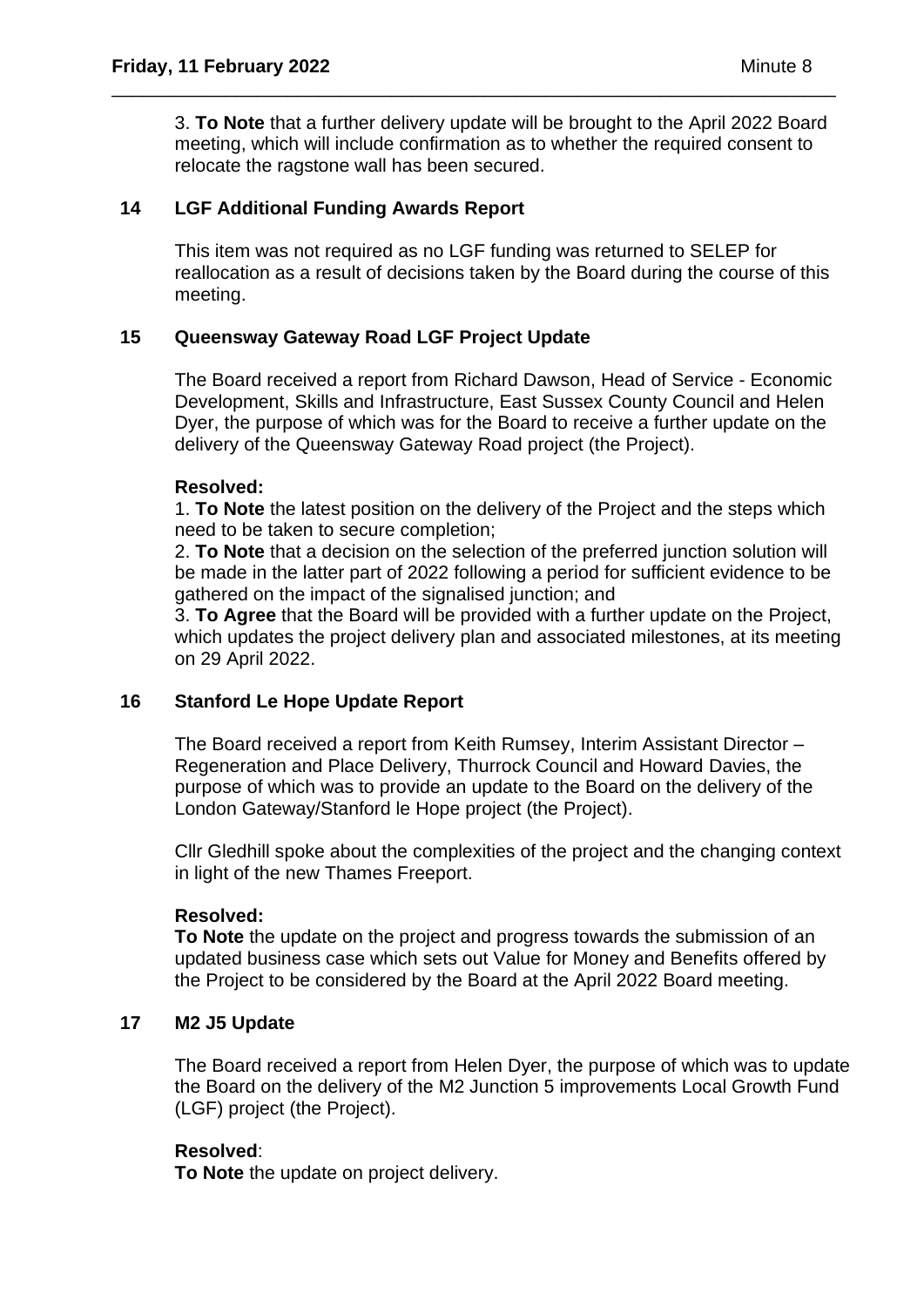#### **18 Growing Places Fund programme update**

The Board received a report from Helen Dyer, the purpose of which was to update the Board on the latest position of the Growing Places Fund (GPF) Capital Programme.

\_\_\_\_\_\_\_\_\_\_\_\_\_\_\_\_\_\_\_\_\_\_\_\_\_\_\_\_\_\_\_\_\_\_\_\_\_\_\_\_\_\_\_\_\_\_\_\_\_\_\_\_\_\_\_\_\_\_\_\_\_\_\_\_\_\_\_\_\_\_

Note: The repayment risk attached to the North Queensway project is shown as Amber in Appendix A as attached to this report. It is noted that the repayment risk for the project should be Green and that the final loan repayment will be made by 31 March 2022 as previously agreed by the Board.

#### **Resolved:**

1**. To Note** the updated position on the GPF programme.

2. **To Approve** the accelerated drawdown of funding for the No Use Empty Commercial Phase II project.

3. **To Approve** the revised repayment schedule for the Fitted Rigging House project and agree that, despite repayments not being made in line with the original repayment schedule, no interest will be charged on the loan.

#### **19 SELEP Finance Update**

The Board received a report from Lorna Norris, Senior Finance Business Partner, the purpose of which was for the Board to consider the latest financial forecast position for the SELEP Revenue budget for 2021/22.

Sarah Dance paid tribute to all the staff involved and the accountable body at Essex County Council for steering through a very challenging time, this was echoed by the Board.

### **Resolved:**

1. **To Note** the current forecast net cost of services for 2021/22 is an under spend of £153,000;

2. **To Approve** the appropriation from the redundancy reserve of £112,493 to support the establishment of a provision for redundancy costs of the equivalent value.

### **20 Operations Update**

The Board received a report from Suzanne Bennett, SELEP Chief Operating Officer, the purpose of which was for the Board to be updated on the operational activities carried out by the Secretariat to support both this Board and the Strategic Board. The report includes an update on the Annual Performance Review, risk management, compliance with the Assurance Framework and performance against governance KPIs.

It was acknowledged that due to delays in receiving information from Government regarding Growth Hub funding for 2022/23, there is a real risk that there will need to be a break in service.